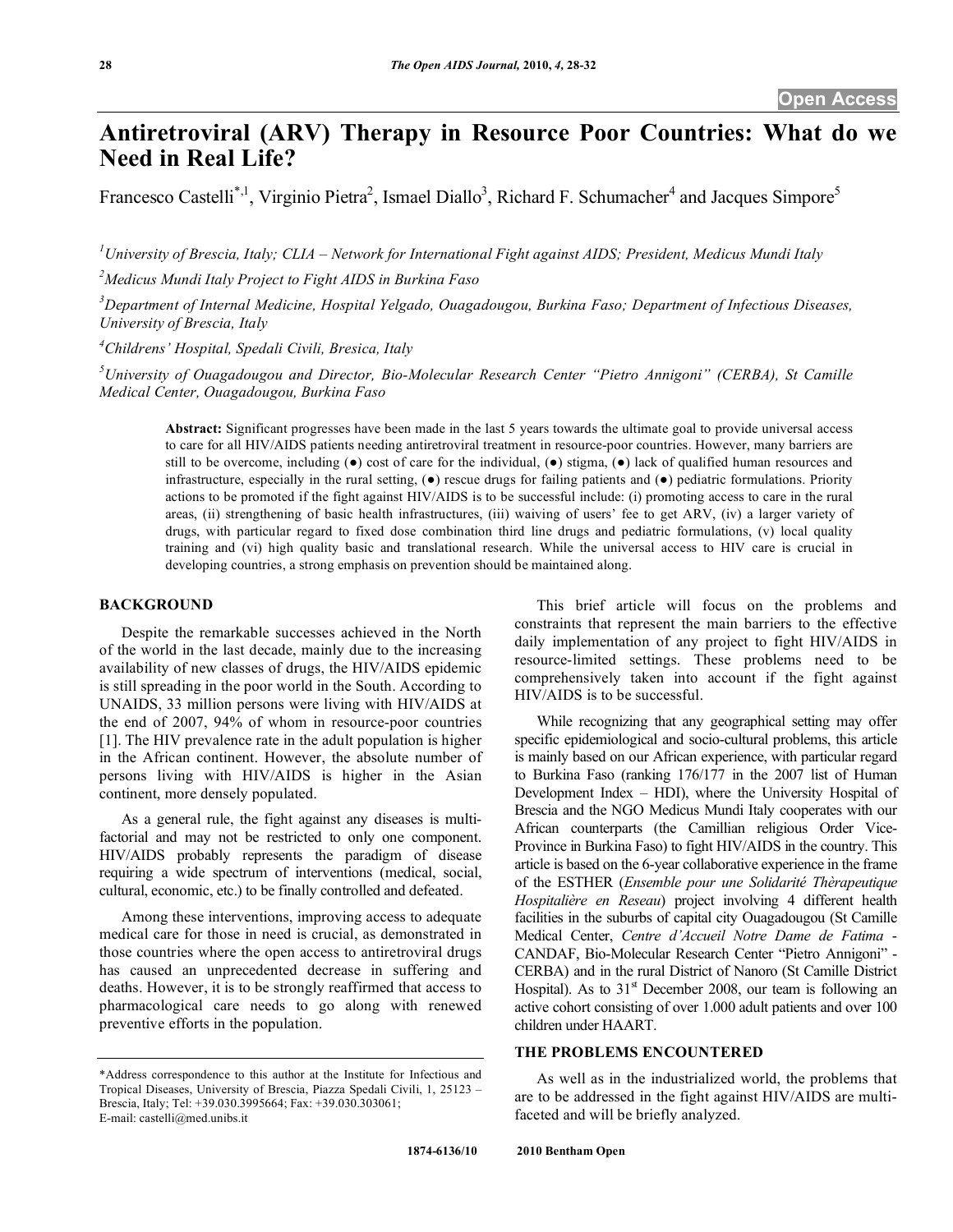### **a. Cost of Care**

 The complex system that has made the antiretroviral drugs cost reduction possible in the last decade even in the poor world will be the subject of other articles in this special issue and will not be reviewed by us. Cost reduction of drugs has been the corner-stone of a renewed interest in the fight against HIV/AIDS in resource-poor countries and has served as a locomotive for a more comprehensive approach. The international funding, offered until now by different agencies (Global Fund, World Bank, UNITAID/Clinton Foundation, PEPFAR, etc.), is assuring an increasingly more adequate coverage (at least for standard first line drugs) for those in need in resource-limited settings.

 Since the early nineties, apart from leprosy and tuberculosis, patients in Burkina Faso are expected to pay a contribution to receive care as suggested by the Bamako Initiative strategy. Adult (but not pediatric) HIV/AIDS patients are also today expected to pay a 1.500 CFA/month fee (roughly 2,5 euros) to receive antiretroviral drugs by the Government. This contribution is intended to make sustainability of the drug procurement possible should the international aid be reduced in the future. However, two interlinked problems are arising at the peripheral level:

- 1. for how long the free procurement of antiretroviral drugs may be assured by the international community? This concern has forced a number of resource-poor countries to charge an out-of-pocket contribution to the HIV-infected persons receiving the drugs, as it is the case for Burkina Faso;
- 2. as a consequence, this phenomenon has already been described as a major factor of therapy interruptions in many poor settings [2]. Also in our experience, charging user fees to deliver antiretroviral drugs has resulted in loss to follow-up. Unpublished data from our cohort have shown that out-of-pocket contribution is a major barrier for as many as 20% of patients in the urban setting and for as many as 90% of patients in the rural areas! (data non published).

 Finally, cost of care has also to take into account other direct and indirect costs such as transportation and loss of working days respectively, that may also contribute to loss to follow-up of HIV/AIDS patients.

## **b. Qualified Human Resources**

 According to the World Health Organization (WHO), the number of physicians, and to a lesser extent of other health personnel, working in resource limited countries is dramatically poor. As a striking comparison, the number of medical doctors working in Burkina Faso (14 million people) is estimated to be 789 [3] a number that is roughly one eight of the over six thousands medical doctors registered in the Italian Province of Brescia (1,1 million inhabitants) where one of us (FC) is currently practicing. Furthermore, if HIV/AIDS is probably the most important public health challenge in such countries, many other causes of morbidity and mortality are to be considered (infant mortality, maternal mortality, malaria, diarrheal diseases, vaccine preventable diseases, etc.). Among the many problems arising from such

lack of qualified health personnel, we would like to highlight the following:

- 1. most qualified health personnel in resource-limited settings are concentrated in urban areas, where opportunities for profit are higher, leaving rural areas, where the need for health care is more urgent, understaffed. In rural areas of Burkina Faso, monitoring of HIV-infected patients under HAART is then the responsibility of nurses, who often have to rely exclusively on clinical criteria for efficacy and toxicity monitoring. As a consequence, the most tolerable drugs are to be used in first line regimens in these settings;
- 2. the drainage of health personnel from resourcelimited settings to satisfy the health needs of industrialized world may be understood from an individual standpoint, but it is unacceptable and unbearable from the community standpoint in the long running;
- 3. training and qualification of health personnel in the fight against HIV/AIDS in resource-limited setting is often not adequate. Long overseas training may result in loss of human resources for the need of their countries and should be avoided by promoting local training opportunities;
- 4. vertical projects to fight HIV/AIDS are usually more easily funded than those projects addressing other diseases, leading to the paradoxical situation of attracting more local medical doctors or otherwise health personnel who are diverted from their duties in other equally crucial sectors.

 We strongly believe that any technical or humanitarian partnership must include a strong training component. In our ESTHER (*Ensemble pour une Solidarité Thérapeutique Hospitalière en Reseau*) project in Burkina Faso, the University of Brescia and the University of Ouagadougou has signed an agreement where training is a crucial component.

## **c. Infrastructure**

 Luckily, the scaling-up of antiretroviral drugs in the developing world was not prevented by the scarcity of laboratory to monitor safety and efficacy of antiretroviral therapy. Millions of individuals would have died before the goal of settling an efficient laboratory network had been achieved. However, the necessity of a basic infrastructure performing at least safety monitoring and CD4 cell count is dramatically needed, especially in underprivileged rural areas. As a consequence, CD4+-based switching to secondline treatment in rural areas is often very late, with severe clinical consequences. In rural areas of Burkina Faso, access to health establishment with CD4+ count facilities is limited, especially for women and during the rainy season. The spreading of viral resistance to available drugs also require the immediate research effort to identify simplified methods to assess viremia and the installation of regional resistance monitoring institutions. In our opinion, the strengthening of the health system in resource-limited settings, even if crucial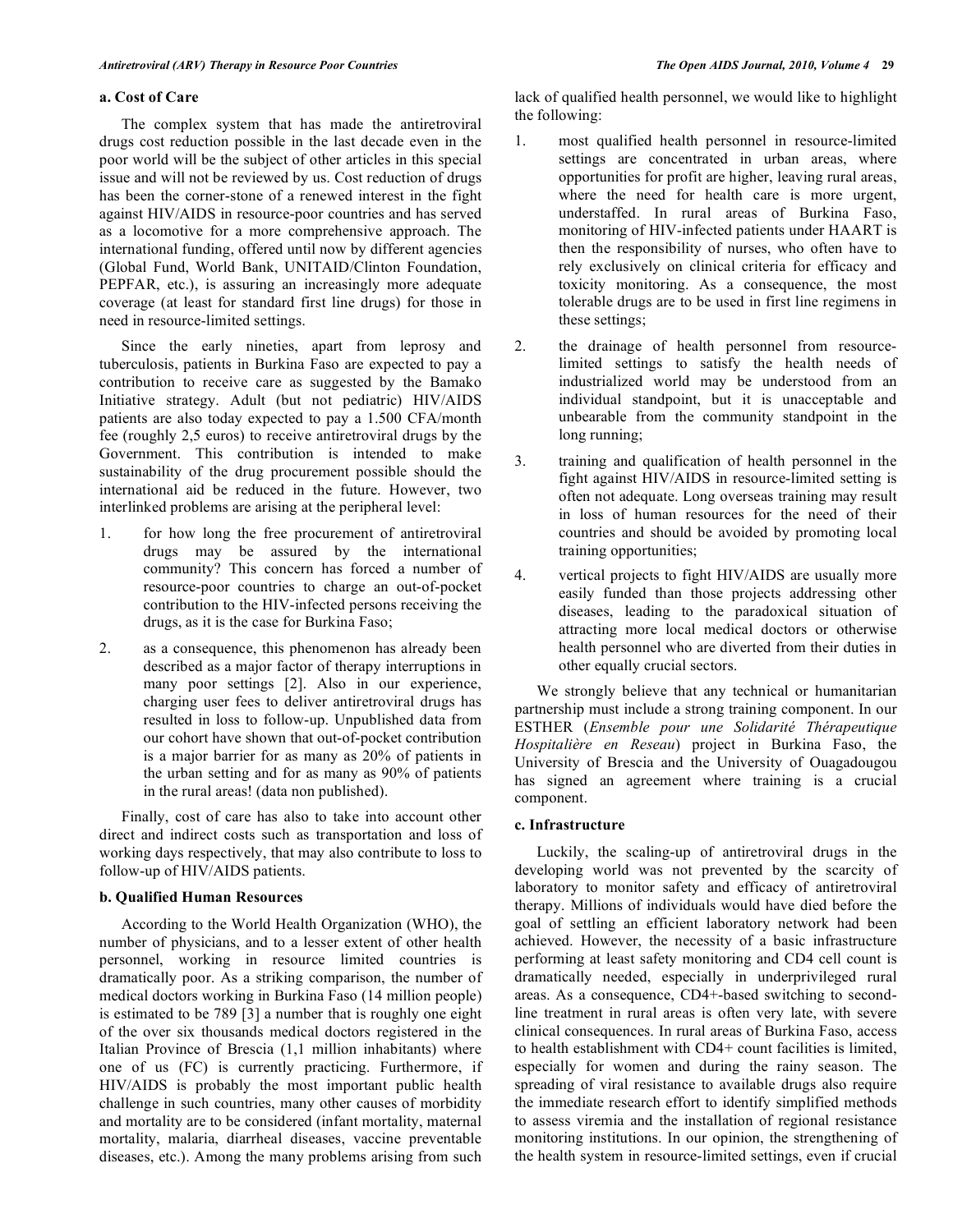to improve the fight against HIV/AIDS, should be viewed as a broader perspective aim to contribute to the greater long term objective to improve health.

#### **d. Socio-Cultural Aspects**

 The strong impact that socio-cultural factors may play in both HIV detection and treatment may not be overemphasized in resource-limited (and even in industrialized) countries. We would like to highlight the most important socio-cultural barriers that substantially limit the effectiveness of any HIV control program in real life.

- 1. *gender* may play an important role in favoring or hampering access to antiretroviral drugs and compliance. In our experience, PMTCT (Prevention of Mother-to-Child Transmission) activities were crucial to identify HIV infected pregnant women. Even if VCT (Voluntary Counseling and Testing) uptake rate was far than optimal using an opt-in strategy [4], women were nonetheless favored since their access to care resulted to be earlier than that of their male partners. Females might also be more prone to screening wherever gender context permits  $[5]$ ;
- 2. *poor education* was earlier considered an argument to advise against the scaling-up of antiretroviral therapy in resource-poor countries for fear of inadequate comprehension of the complex therapeutic regimens by patients. In our experience illiteracy was indeed a relative obstacle. However, careful counseling and appropriate communication techniques (anthropomorphic drawings, etc.) were able to compensate more than adequately a lack of education. In a recent multicenter study in various sub-Saharan African countries, poor education has also been reported to be correlated to exclusive breastfeeding (negative correlation) and prolonged breastfeeding (positive correlation) [6]. Registered compliance to scheduled out-patient departments visits with the caring teams in Burkina Faso were in the same range of those registered in the industrialized world [7];
- 3. *stigma* is also a powerful obstacle to care and prevention of HIV/AIDS. The success rate of contact tracing and caring of family members of HIVinfected pregnant women (PMTCT-plus) has been variable in different settings [8] mainly due to reticence of family members to undergo HIV testing. Rejection of the infected partner (particularly if female) may have a deleterious effect on access to care for her and her offspring. Again, stigma has been reported to have dramatic negative impact on infant feeding modalities, preventing the adoption of safe practices such as formula feeding [9].

 While addressing the interested readers to read more comprehensive treatises on the socio-cultural aspects of health, we only would like to advise against any HIV control program that does not take into preliminary consideration those aspects that may later result to be an insuperable barrier to its effective implementation.

#### **e. Drug-Specific Constraints**

 When considering the impressive scaling-up of antiretroviral drugs in developing countries in the last 5 years, the balance is certainly positive. However, treating an HIV-infected patient in the south of the world is even today much more difficult than in western industrialized countries:

- 1. *treatment guidelines*: criteria to start ad change HAART in resource-limited settings are mainly clinical and/or immunological: (i) CD4 cell count below  $200/\mu$ l irrespective of clinical stage, (ii) WHO stage IV irrespective of CD4 cell count, (iii) WHO clinical stage III and CD4 cell count below  $350/\mu$ [10]. WHO guidelines are being revised and an earlier initiation of HAART is being advocated to avoid the mortality excess observed during the first 6 month of therapy. Furthermore, recent data suggest that an earlier initiation of HAART is associated with longer AIDS-free period and improved survival [11]. The emerging and long-anticipated problem of viral resistance limits in real life the effectiveness therapeutic decisions based only on clinical (or immunological) grounds, even if recent reports are somehow reassuring [12]. Second-line drugs are scarce and will probably experience a short effective period due to the above-mentioned problem of resistance. Virtually no third-line regimens are available at the present time in resource-limited settings;
- 2. *toxicity*: (i) stavudine is still considered a suitable drug for first-line regimens [10], despite its well recognized toxicity (peripheral neuropathy), because of its low cost and its poor potential for mielotoxicity in areas or malaria endemicity; (ii) NNRTI are recommended for first-line regimens. However, in areas with high fertility rate, both nevirapine (hypersensitive reactions) and efavirenz (teratogenic potential) have disadvantages.
- 3. *drug storage* conditions are far from optimal in developing countries, requiring all effort to enhance their stable shelf-live conditions;
- 4. *pediatric HIV infection* has dramatic epidemiological dimensions in the south of the world. However, only 4% of all persons under HAART in Burkina Faso are children [13], probably due to family reticence to children testing and to the exclusive urban location of most pediatric centers delivering antiretroviral drugs. Furthermore, pediatric formulations are not given adequate priorities in pharmaceutical research activities.

#### **f. Specific Issues**

1. *Pregnancy and lactation*: (i) the use of first-line regimens containing NNRTI in countries with high fertility rates may expose to the risk of teratogenicity (efavirenz) or hypersensitivity reactions (nevirapine); (ii) the advocated earlier criteria for HAART in pregnancy [14] will have a favorable impact on vertical HIV transmission [15], but will probably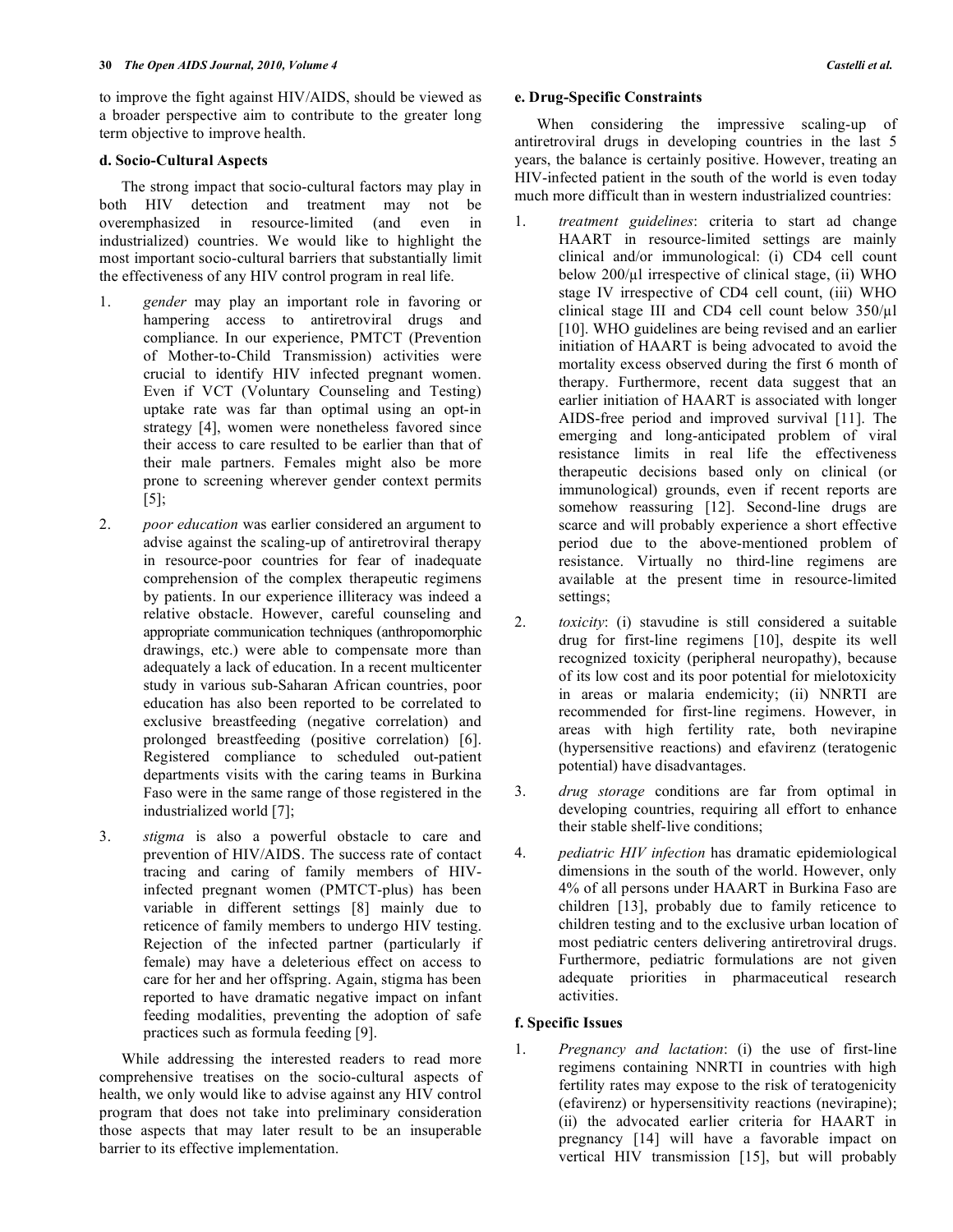enhance the risk of viral resistance; (iii) the risk of perinatal transmission *via* lactation requires innovative strategies, including HAART during the lactation period irrespective of maternal criteria to start HAART [16].

- 2. *HIV-HBV co-infection*: in resource-poor countries, co-infection with hepatotropic viruses is highly prevalent. In Burkina Faso, as many as 10% of our HIV-infected patients are also infected with HBV [17], requiring that drugs that exert activity against both viruses (lamivudine, emtricitabine, tenofovir) are largely available and used [18].
- 3. *HIV-TB co-infection*: 9.3 million new cases of tuberculosis (TB) were estimated to occur in 2007, 1.4 million of whom in HIV-infected persons, resulting in 1.7 million deaths worldwide [19]. In sub-Saharan Africa, TB is probably the first cause of death among HIV-infected patients [20]. HAART decreases the risk of tuberculosis and other opportunistic diseases in HIV-infected patients [21]. Furthermore, early HAART may increase survival in HIV-TB co-infected patients. However, severe constraints to the provision of HIV treatment in the context of poor TB control exist: (i) the great burden on undiagnosed TB at programme entry, (ii) complex drug-drug interactions between rifampicin and antiretrovirals of the NNRTI (Non Nucleosidic Reverse Transcriptase Inhibitor) and PI (Protease Inhibitor) classes and finally (iii) the risk of TB transmission in HIV care settings, especially at the light of the emergence of multi-drug and extensivelydrug resistance in *M. tuberculosis*.

## **WHERE WE ARE AND WHAT DO WE NEED IN REAL LIFE?**

 In Burkina Faso and other resource-limited settings, many good news are to be recorded.

 First of all, the availability of generic drugs, of international funding and transfer of technical assistance have made a quick scaling-up of HAART possible despite the many difficulties encountered. International and national guidelines have also contributed to assure quality. Secondly, the spectrum of available drugs has progressively widened, allowing the definition of standard second-line regimens. A few drugs are also available to treat HIV-HBV co-infection. The availability of thermo stable lopinavir/r and of fixed dose combinations have facilitated drug storage and patients' compliance. The main limit of such a process, i.e. the urban focus of scaling-up, was probably unavoidable. In cities, in fact, many favoring factors were present: (i) patients' concentration and patients' associations (ii) equipped and staffed hospitals, (iii) adequate technologies for laboratory workout.

 Despite a number of excellent achievements, a lot still need to be done. Starting from our experience in fighting HIV/AIDS in developing countries, we estimate that the following actions may not be delayed further if the

Millennium Development Goal n. 6 (*Combat HIV/AIDS, malaria and other diseases*) is to be achieved.

- 1. Promoting access to HAART in rural areas is a priority. To do so efficiently, drugs with poor potential for toxicity are needed since clinical management is mainly relied upon nurses with limited access to laboratory tests. Poor tolerance may also cause low compliance, though increasing the spread of resistance. Such an extensive approach is financially demanding because a larger number of patients will require drugs and a large scale training of peripheral personnel will be needed.
- 2. To promote access to antiretroviral care in underprivileged areas, strengthening of basic health infrastructure to assure safety monitoring is a priority and may also benefit many other aspects of health promotion.
- 3. Users' fees to have access to antiretroviral treatment in countries where yearly *pro-capita* health budget is as low as 10-15 US dollars are to be abolished. The international community needs to look for and find alternative ways to insure sustainability of drug procurement in the future. The loss to follow-up of HIV-infected persons who deliberately choose to give-up treatment is a dreadful risk for the individual, his/her family and the community where he or she lives.
- 4. A larger variety of drugs is needed to better tailor first-line and second-line regimens should first line drugs fail. Operational research is crucial in developing countries to better transfer results from randomized clinical trial into real life [22, 23].
- 5. Time has come to consider third line drugs should failure occur in those patients with a long treatment history in resource-poor countries. Fixed dose combination drugs are eagerly awaited to save lives and to limit the spreading of resistant viral strains.
- 6. Pediatric HIV infection is an increasing large problem that may not wait further for specific solutions. Pediatric drug formulations are desperately needed to help hundreds of thousands mothers and tutors to treat their infants.
- 7. Viral resistance spreading is ongoing. Monitoring and surveillance of such phenomenon is crucial in order to prevent and anticipate large scale pharmacological failures. The introduction of new molecules in a specific region needs to take into account the results of resistance surveillance.
- 8. High quality research is to be designed and implemented in collaboration between researchers from the south and the north in order to assure that adequate technology platform is in line with priority research questions. Research activities need to be adequately funded and must address both basic questions and operational questions. Socio-cultural and anthropologic issues are to be addressed. Basic